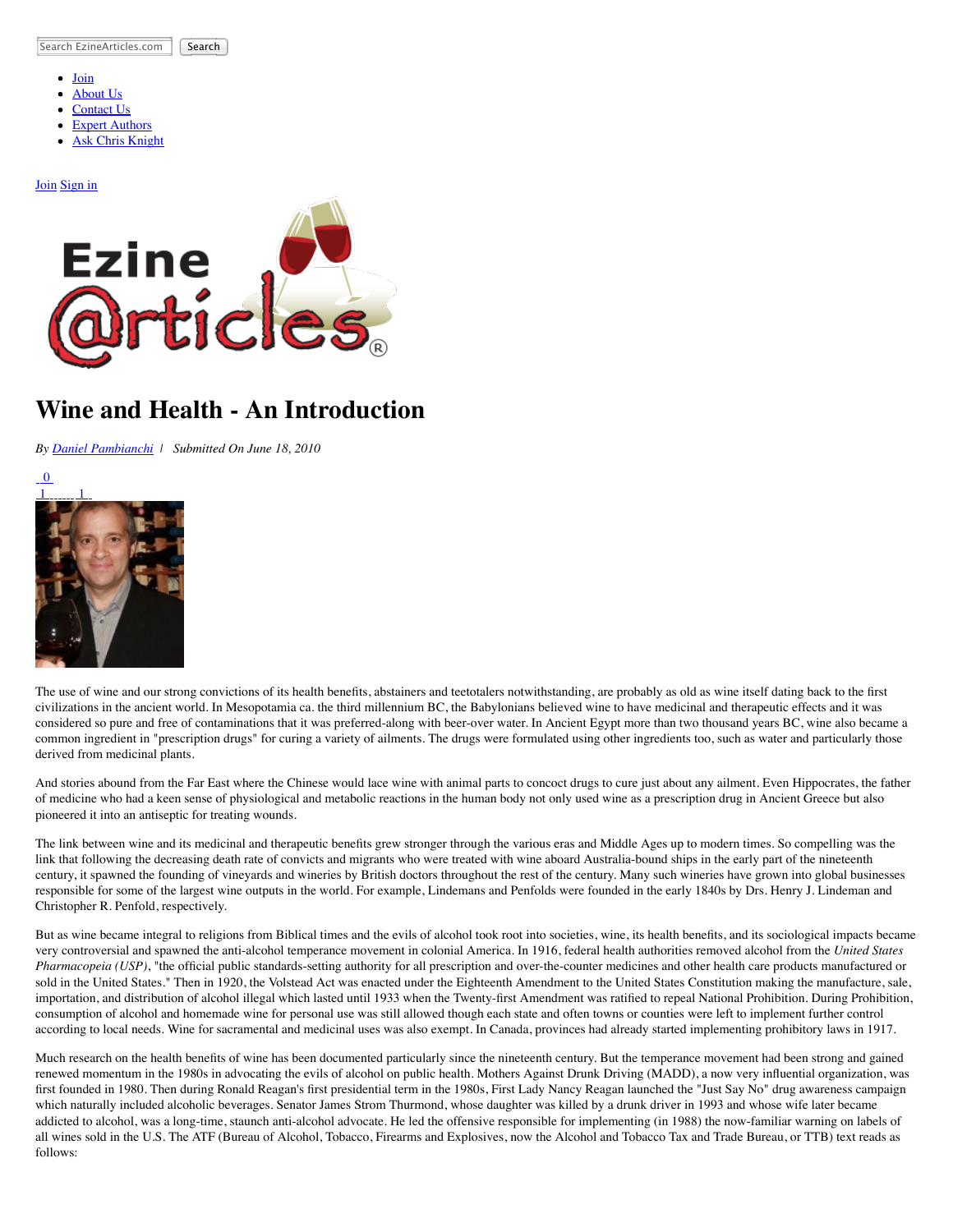GOVERNMENT WARNING: (1) According to the Surgeon General, women should not drink alcoholic beverages during pregnancy because of the risk of birth defects. (2) Consumption of alcoholic beverages impairs your ability to drive a car or operate machinery and may cause health problems.

But there was a major turnabout in 1991 when French scientist Dr. Serge Renaud made public his theory of the French Paradox which observed that the French suffer a relatively low incidence of coronary heart diseases (CHD) which is the major cause of death in industrialized countries despite having a diet relatively rich in saturated fats found in, for example, eggs, dairy products and particularly cheese, and meat. Renaud's work catapulted sales of red wine in the U.S. and a renewed interest in the health benefits of wine when CBS aired its *French Paradox* TV segment on *60 Minutes* that same year. The French Paradox, the countless epidemiological studies and laboratory studies and experiments, such as those by renowned Kaiser-Permanente cardiologist Dr. Arthur Klatsky make a strong case in asserting the J- or U-shaped relationships between the consumption of alcohol and mortality rate. More specifically, these have demonstrated that moderate alcohol consumption resulted in a lower mortality rate compared to abstainers and teetotalers or heavy alcohol drinkers. As well, moderate consumption has also been linked to a lower morbidity (disease) rate.

Moderate consumption is generally defined to represent 14 g of pure alcohol (ethanol) per day which can be obtained from 148 mL (5 fl oz) of twelve-percent-alcohol wine-careful with that "two glasses a day" guideline-or from 355 mL (12 fl oz) of five-percent-alcohol beer or from 44 mL (1½ fl oz) of forty-percent-alcohol spirit. And to enjoy and maximize the health benefits of moderate drinking, consumption must be daily and not averaged out by, for example, drinking seven times the recommended amount at one Saturday-evening party, and should be part of a balanced diet and healthy lifestyle including regular exercise.

As of 1999, wine destined for the U.S. market could then be labeled by TTB approval with a *directional* health-related statement directing consumers "to consult [their] family doctor about the health benefits of wine consumption" or to request the U.S. Department of Health and Human Services' (HHS) and Department of Agriculture's (USDA) published *Dietary Guidelines for Americans* "to learn the health effects of wine consumption." But Senator Thurmond and temperance advocates such as the Center for Science in the Public Interest (CSPI) and MADD struck again and effectively forced the TTB in 2003 to defeat directional statements on labels on the grounds that these were inherently misleading and confusing and gave the impression that the government endorsed the health benefits of alcohol consumption which encouraged consumers to imbibe further. After all, the whole premise of alcohol control is that wine as well as beer and distilled spirits have been considered intoxicating beverages and not medicines.

The wine industry with the support of such trade organizations as the Wine Institute and the American Vintners Association (AVA) lobbied the federal agencies for more substantive health-related claims and reached a compromise of sort. Henceforth, under the authority of the Federal Alcohol Administration Act (FAA Act), the new TTB regulations stipulated in part that:

A specific health claim on a label or in an advertisement is considered misleading unless the claim is truthful and adequately substantiated by scientific evidence; properly detailed and qualified with respect to the categories of individuals to whom the claim applies; **adequately discloses the health risks associated with both moderate and heavier levels of alcohol consumption;** and outlines the categories of individuals for whom any levels of alcohol consumption may cause health risks.

Such requirements have made it almost impossible to obtain approval to include health claims, directional or substantive, on labels or in advertisements particularly that claims must contain a disclaimer "advising consumers that the statement should not encourage consumption of alcohol for health reasons,..." According to Richard Mendelson in *From Darling to Demon: A Legal History of Wine in America*, not a single health claim has been approved by the TTB since the regulation came into effect.

But there is hope. There has been vast progress in the last decade in the health benefits of moderate wine consumption. Though we-except for anti-alcohol advocateshave been thirsty for more good news on the role of wine on our health, research is nonetheless far from conclusive given the often contradictory findings and the breadth of malaises, illnesses and diseases on which wine is believed to have effects. The list ranges from heart diseases, strokes, cancer, dementia, including Alzheimer's disease, type 2 diabetes to arthritis and osteoporosis, and yes, even erectile dysfunction just to name a few. But a great deal of focus has naturally been on cardiovascular and neurodegenerative diseases.

In future articles, we will examine the science of the complex interactions between wine and health that are so near and dear to our hearts-literally.

Daniel Pambianchi is author of "Wine Myths, Facts & Snobberies: 81 Questions and Answers on the Science and Enjoyment of Wine" (Vehicule Press, 2010)

Article Source: [http://EzineArticles.com/?expert=Daniel\\_Pambianchi](http://ezinearticles.com/?expert=Daniel_Pambianchi)

| Searching for wine health introduction?<br><b>I.</b> Wine Introduction | Huge selection at great prices. Shop Yahoo Shopping today and save!<br>shopping.yahoo.com                     | D             |
|------------------------------------------------------------------------|---------------------------------------------------------------------------------------------------------------|---------------|
| <b>II. Rent Forensic Anthropolog</b>                                   | Rent Forensic Anthropology An <b>Introduction</b> -A & Save 90% Free Ship<br>www.BookRenter.com/9781439816462 |               |
| <b>III.</b> Introduction To Wine                                       | Buy books at Amazon.com and save. Free Shipping on Qualified Orders.<br>www.Amazon.com/books                  |               |
| <b>IV.</b> Wine Health                                                 | Learn Causes, Symptoms, Treatment and Prevention on Any <b>Health</b> Issue.<br>www.everydayhealth.com        |               |
| <b>V.</b> Wine Health                                                  | <b>Wine Health</b> Info. Research now on About.com.<br><b>About.com/Wine Health</b>                           |               |
| VI. Wine Health                                                        | View <b>Wine Health</b> ; Get Answers Now on Ask.com!<br><b>Ask.com/Wine Health</b>                           | $C$ laitiltea |

[0 Comments](http://ezinearticles.com/comment.php?Wine-and-Health---An-Introduction&id=4506372) | [Leave a Comment](http://ezinearticles.com/comment.php?Wine-and-Health---An-Introduction&id=4506372)